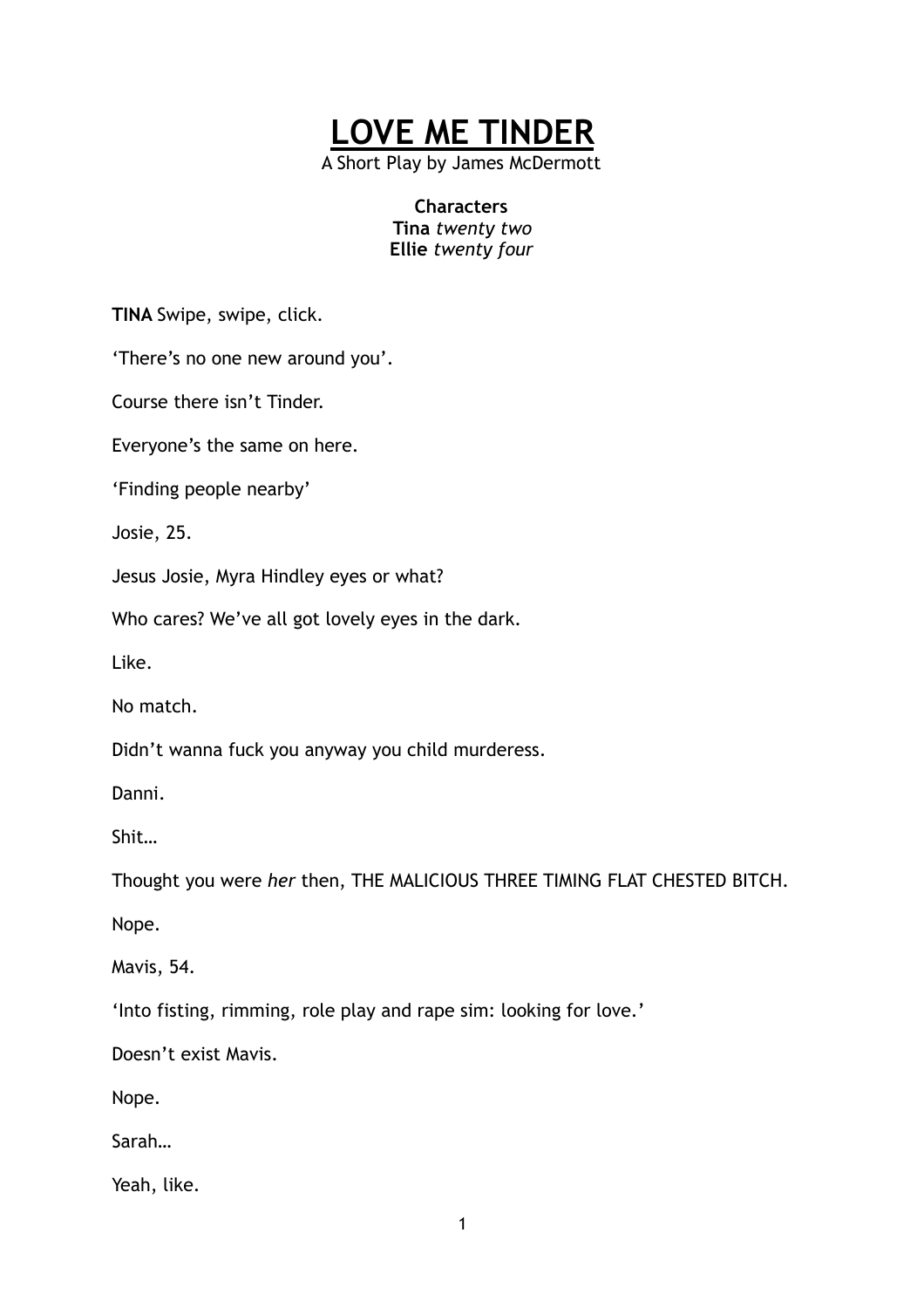No match.

Jess, why not, like.

No match.

Maeve, like, no match, Jodie, like, no match, Nina, like, no match

Claire…

Shit! Dick Van Dyke's, Sonia's 21<sup>st</sup>? It was going down, we were yelling Timber.

Been there, done that, bought the Canesten but… like.

No match with Canesten Claire, what the fuck?

Click: 'intelligent, bubbly, kookie' – kooky spelt wrong, not that fucking intelligent are we Claire? – 'in a…'

In a relationship.

Just looking for friends.

Like no match like no match like no match like no match stopped looking at the names the faces the ages now like no match like no match like no match like

It's a match!

**ELLIE** It's a match!

**TINA** Keep playing or message Ellie?

**ELLIE** Keep playing or message Tina?

**TINA** Click.

**ELLIE** Ooh…

**TINA** Ooh…

**ELLIE** And there's me thinking you'd look like Chucky.

**TINA** Nice rack. **ELLIE** Nice eyes

**TINA** Hang on Ellie, 24

**ELLIE** How do I know that face?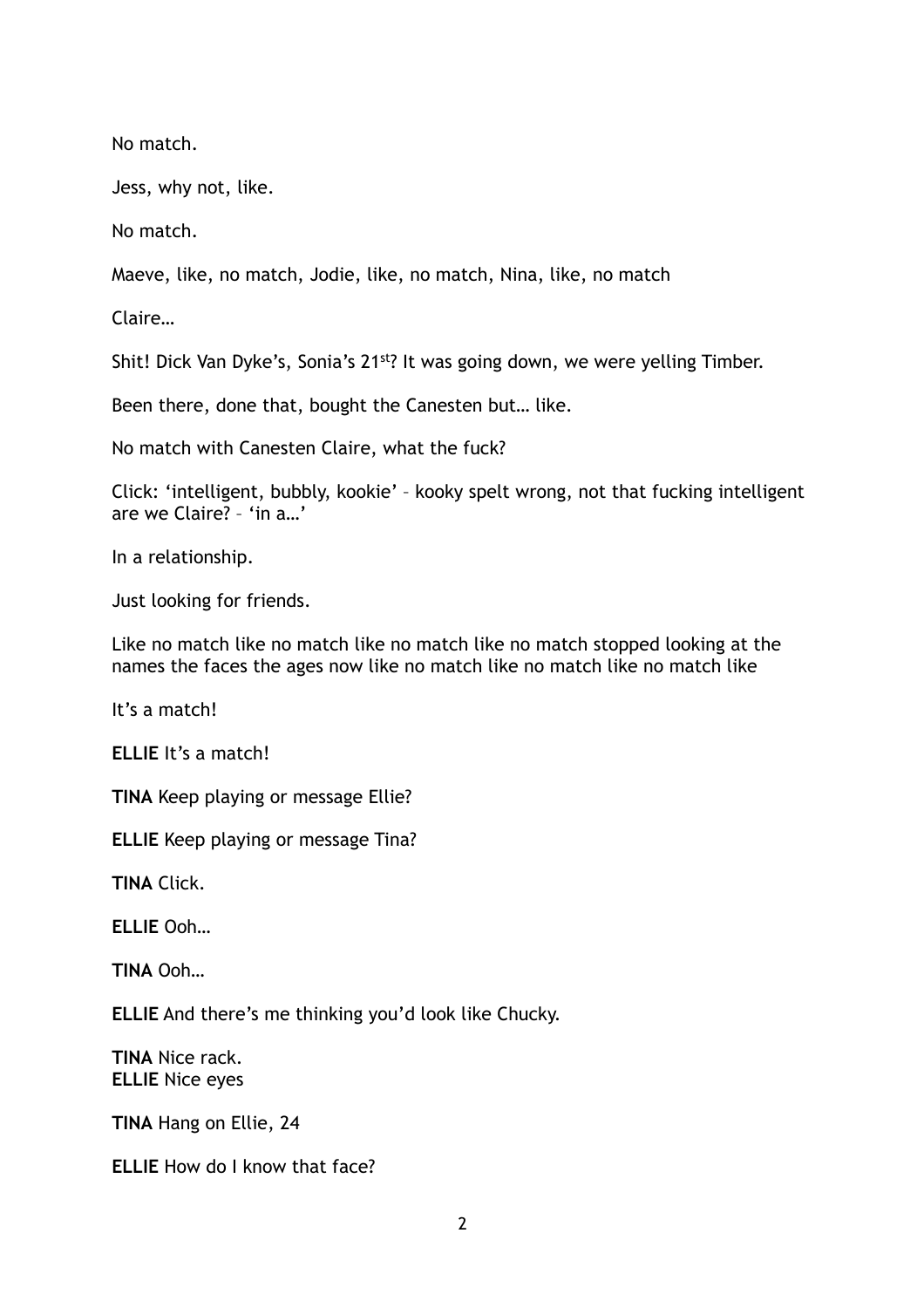**TINA** Click

**ELLIE** I'm just a small town girl, living in a lonely world. Well, rural Norfolk. Love Gaga, hate celery. Three years at law school, now I'm a barista. That's not a typo. Law wasn't for me. Coffee is. You should see my latte art. That's not a euphemism. Message me, say hey

**TINA** That's it! You served me the best gingerbread latte this side of the Broads. Or maybe I told myself it was the best cos it was served by such a fucking fitty.

**ELLIE** Ding.

**TINA** 1 new message from Ellie

**ELLIE** 'Hey. Really like the look of your profile Tina, you're a cute girl kiss'

**TINA** 'You too. You wanna come over and we can have some fun kiss'

**ELLIE** 'Sorry, I'm not really into that kind of thing, just looking for mates and dates kiss'

**TINA** Time waster. I don't do mates and dates Ellie. Not anymore. See you around.

That's what I think about typing. But I don't type anything. Cos Ellie's typing again…

**ELLIE** 'Don't I recognise you? You ever visited the Brewed Awakening Coffee Shop? We do the best gingerbread latte in North Norfolk kiss'

**TINA** 'Yes! I had it, you served me. It was delish kiss'

Fucking *delish*?

Feel stupid so I type out the full word: 'delicious kiss kiss'

**ELLIE** 'Don't suppose you fancy meeting there tomorrow for a gingerbread latte kiss? Chat, walk along Sheringham beach, get to know each other kiss kiss'

**TINA** A *chat*? A *walk*? *Get to know each other?* 

**ELLIE** 'If that isn't too forward kiss'

**TINA** 'Yeah kiss'

WHAT THE FUCK AM I TYPING?

'4 okay kiss kiss'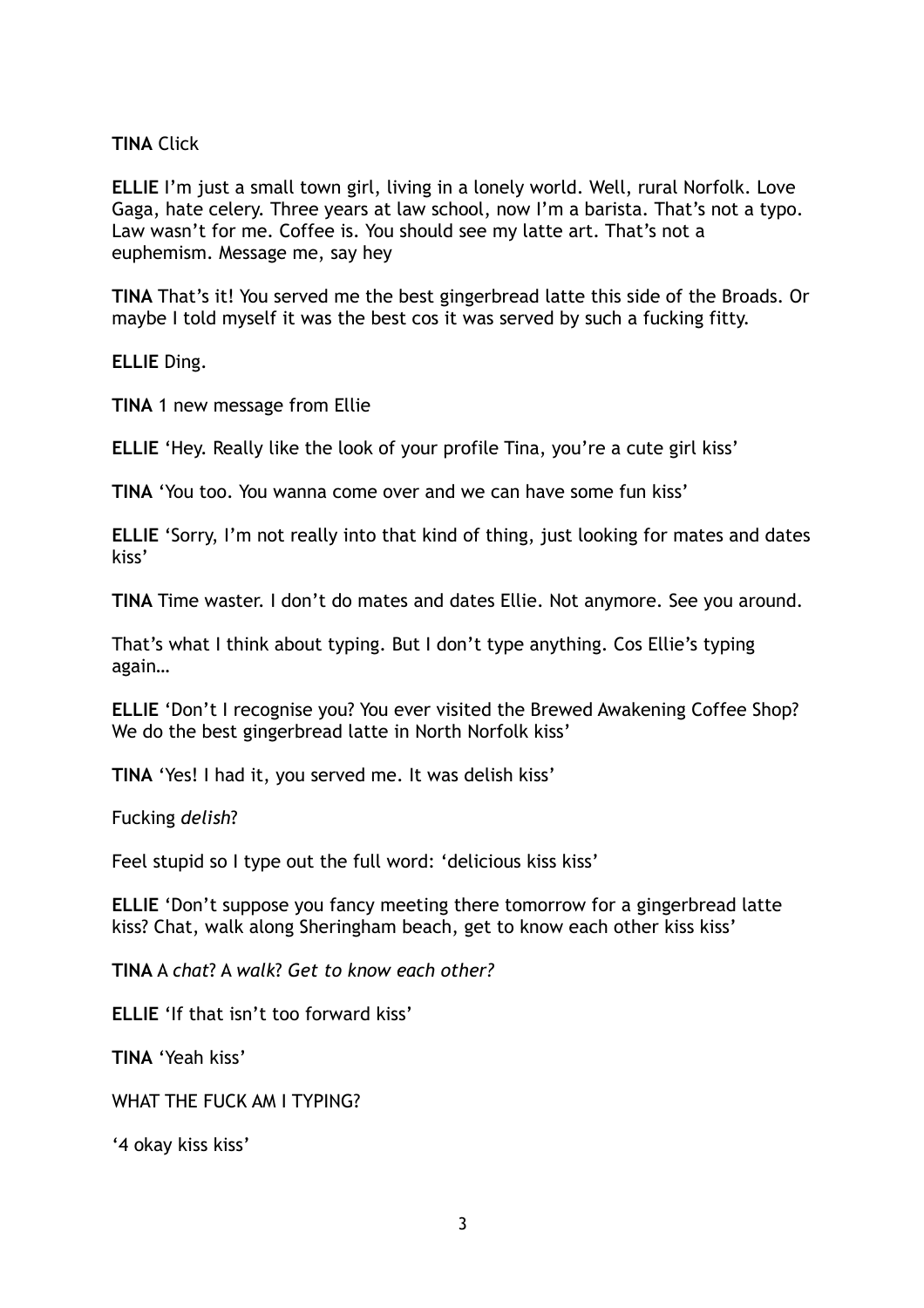WHY AM I TYPING THESE WORDS?

**ELLIE** 'Four's fab kiss'

**TINA** OHMYGODOHMYGODOHMYGOD

**ELLIE** 'It's a date kiss'

**TINA** IT'S A WHAT NOW?

**ELLIE** 'I'm sure it'll be delish kiss'

**TINA** I DON'T DO DATES

**ELLIE** 'Delicious kiss kiss'

**TINA** I stand her up.

I get to the bus stop, best jeans on, T K Maxx, but.

What the fuck will we talk about?

How do you have a conversation with a stranger, face to face, who doesn't just want sex?

\*

Have to tell her stuff. And she'll judge it. More bearing than getting naked that.

This is why I don't do dates.

Well… this and Danni…

Swipe, swipe, click.

Chloe, 27.

Like.

It's a match.

Click.

Message Chloe? 'Hey Chloe. You fancy coming over for some fun, say fourish kiss?'

'Sure thing. You're fit. Where are you?'

No kiss.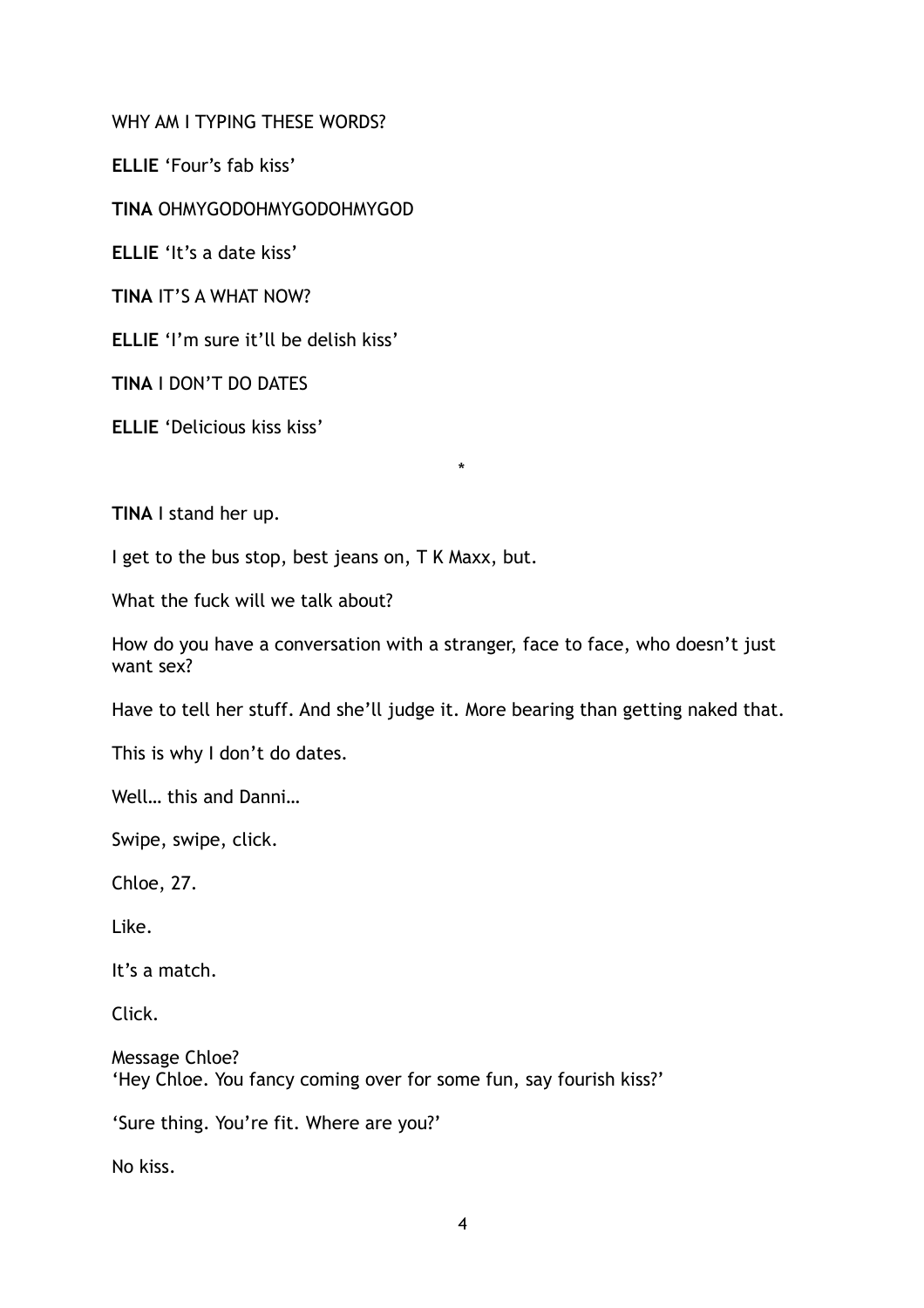\*

**TINA** Chloe comes and goes but I don't really enjoy it.

Cos I can't stop thinking about Ellie.

All on her todd, table for two, two gingerbread lattes in front of her.

Just hope she's not feeling how I used to feel when Danni'd…

**ELLIE** Ding

**TINA** Ellie - 1 new message

**ELLIE '**Hey, sorry I couldn't make today. Came down with a cold last night, Lemsip knocked me right out, only just stirred, no coffee pun intended (is that a pun?). Feel so bad for standing you up and not messaging til now. I've checked: you're not still waiting in the coffee shop so. Meet soon, maybe, if you still fancy it? Hope you can give me a second chance kiss kiss kiss'

**\*** 

**TINA** My hearts galloping there's a storm in my stomach what the fuck am I doing here I don't do dates.

The two gingerbread lattes in front of me grow colder as I grow hotter, keep checking my watch four minutes late I knew she'd stand me up they're all the bastard same.

**ELLIE** Ding

**TINA** And then the café door opens

**ELLIE** And then her eyes find mine

**TINA** And she smiles at me with them

**BOTH** She's beautiful

**TINA** I'm cornered

**ELLIE** No turning back **TINA** I smile

**ELLIE** I smile back

**TINA** But it's not a real smile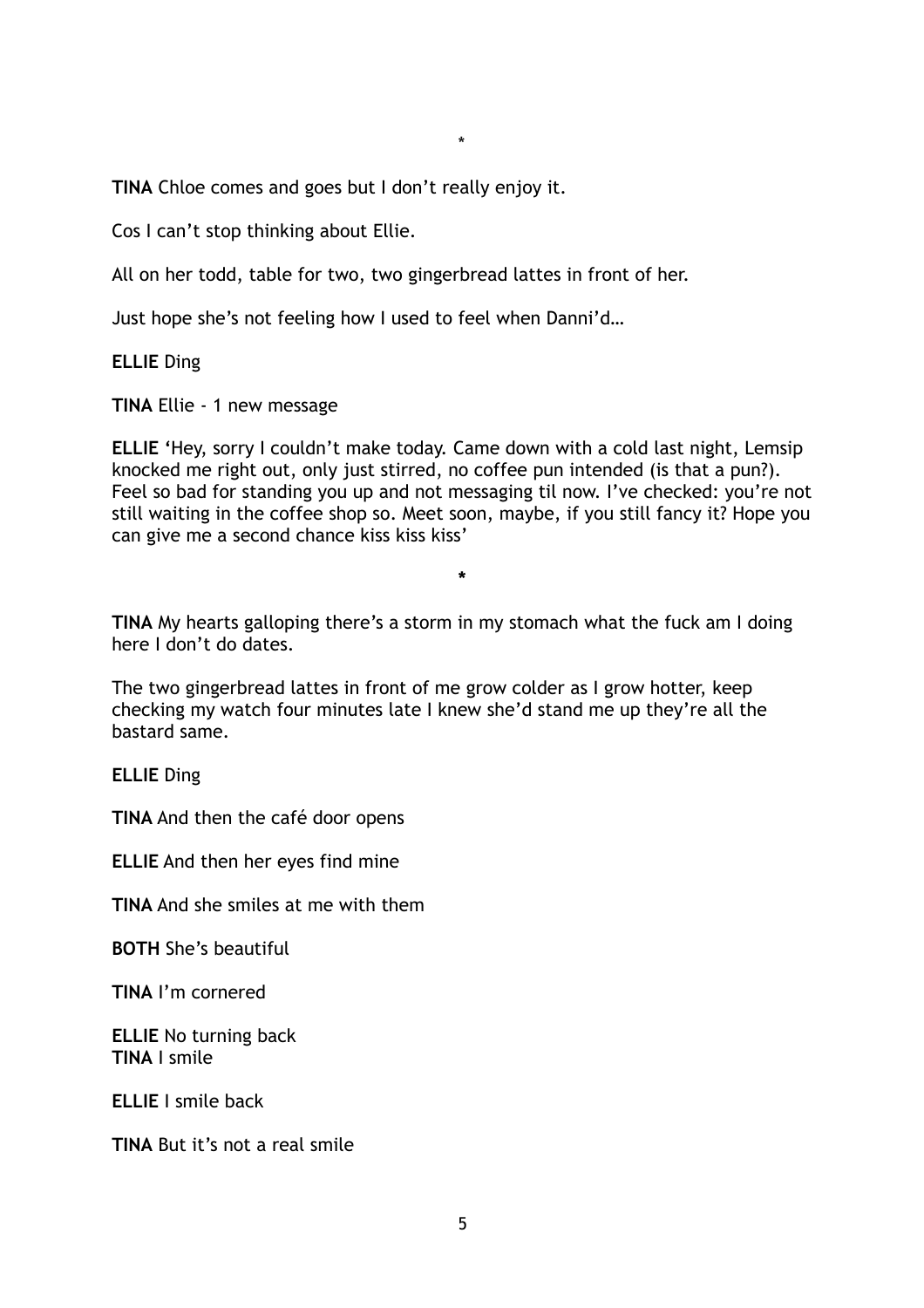## **ELLIE** It's a lid on a scream

## **BOTH** OHMYGODOHMYGODOHMYGOD

**ELLIE** Oh my God, you love her too?

**TINA** Love her? I'm her biggest fan I'll follow her until she loves me papapaparazzi.

**\*** 

**ELLIE** My ex hated her.

**TINA** Don't talk to me about exes.

**ELLIE** I, kinda want to. After I've got you another coffee.

**TINA** I go to take a swig from my third gingerbread latte but I realise I've drained the cup.

**ELLIE** Staff discount. Fifty per cent off. Don't go thinking you're anything special.

**\*** 

**TINA** This is my bus

**ELLIE** Right. I've err. Had a cracking afternoon

**TINA** Yeah. Me too.

**ELLIE** Listen Tina. Last week. When I…

I didn't sleep through our date.

Bottled it didn't I?

I haven't done this, anything like this in yonks, not since me and my ex…

Sharing stuff, starting something, trusting people…

But I decided to, jump. With you. Don't know why.

Probably those eyes. Those eyes that look at me like I'm the answer to something.

Soz. Look. What I'm saying is: I think you're lovely.

**TINA** I err, better get my bus.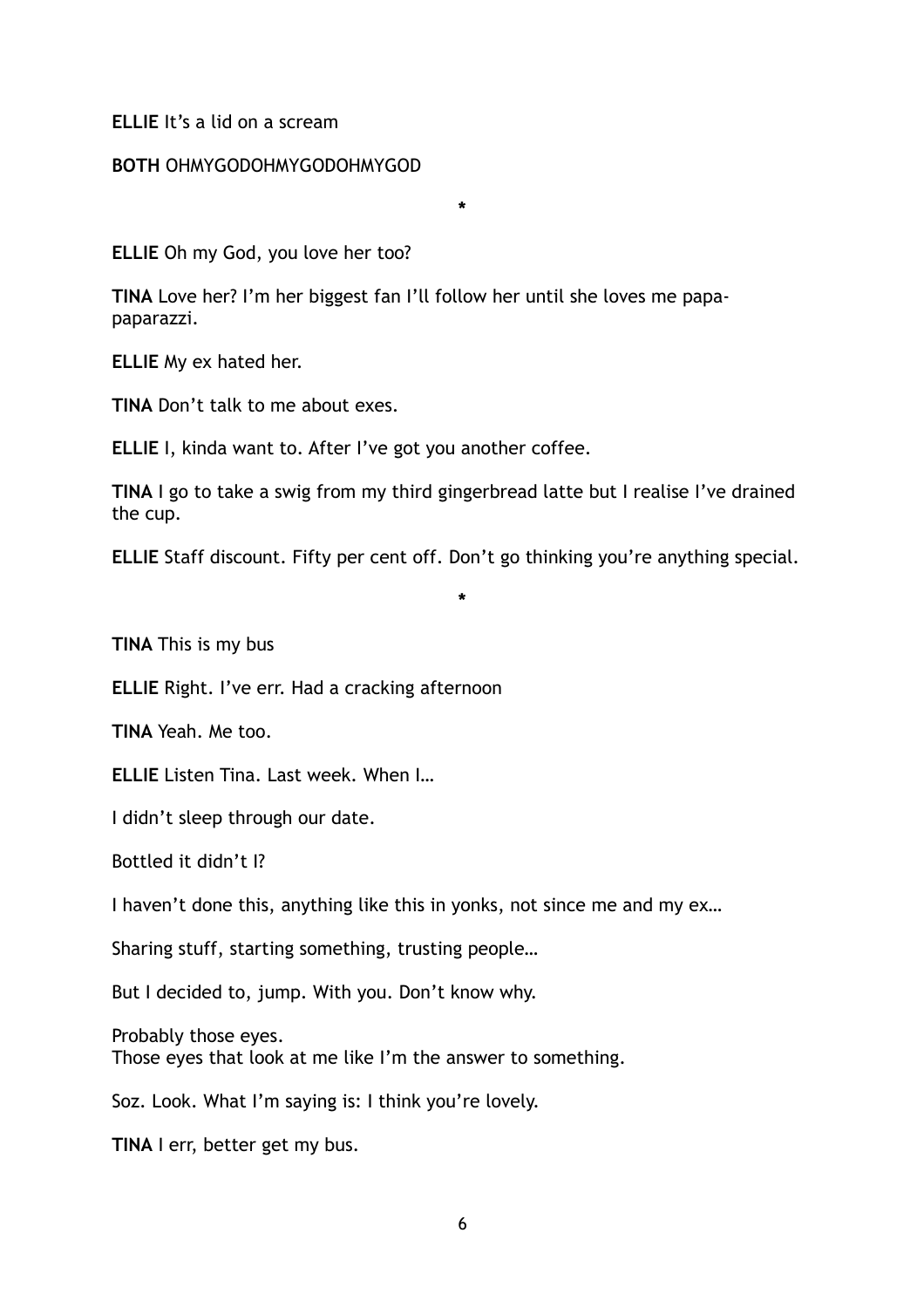**ELLIE** Oh. Okay... Right then. Em. Hope to, see you soon?

**TINA** Yeah. Bye.

**TINA** As the bus pulls away, I watch Ellie, in the rear view mirror get smaller and smaller

\*

**ELLIE** As I walk home, I feel the thought of Tina get bigger and bigger, kinda, fill my head up

**TINA** Regret not kissing her

**ELLIE** Regret opening up to her

**TINA** Probably best after all that coffee

**ELLIE** Probably overshared cos of all that coffee

**TINA** I don't do dates

**ELLIE** I don't do feelings

**BOTH** Not since…

**ELLIE** But she is lovely

**TINA** Why did she have to be so lovely?

'Ding'

No. Danni was lovely when I first met her.

'Tinder – Lauren: 1 new message'

And look what happened there.

'Swipe, swipe'

Don't get involved.

'Click' Don't get attached.

'Fancy hooking up?'

Just keep having fun.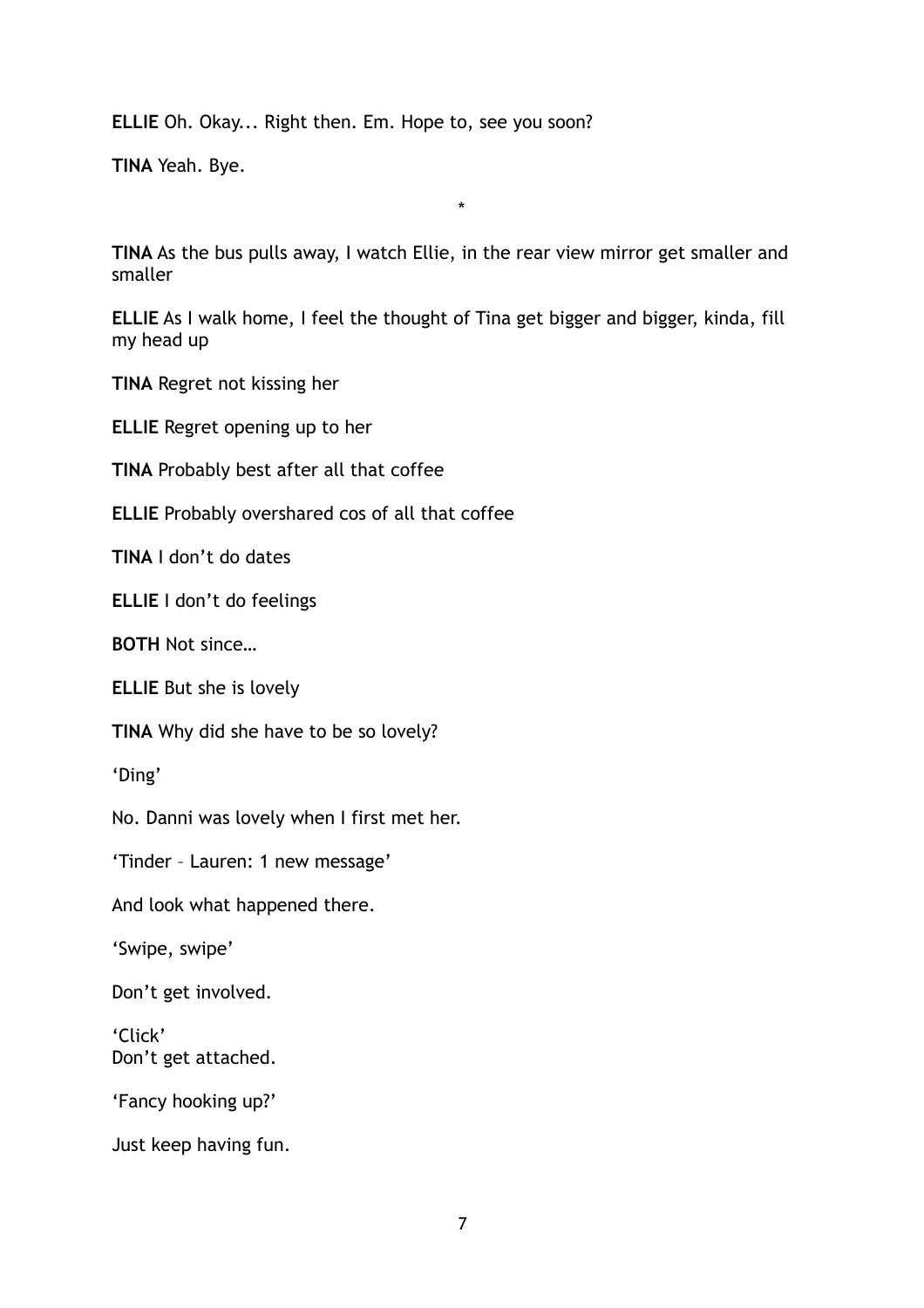**ELLIE** Ding

**TINA** Do not get attached

**ELLIE** 1 new message

**TINA** Ellie

**ELLIE** 'Thanks for a lovely afternoon. We should meet again soon kiss kiss?'

\*

**TINA** 'Where shall we hook up Lauren? So hot for you'

No kiss.

**TINA** We keep chatting

**ELLIE** As friends

**TINA** Tinder

**ELLIE** Texting

**TINA** Facebook

**ELLIE** Facetime

**TINA** Then we start meeting up

**ELLIE** As friends

**TINA** When I'm not meeting up with girls I've met on Tinder

**ELLIE** We meet at lunch times

**TINA** Then night times

**ELLIE** Sometimes weekends

**TINA** Nothing serious

**ELLIE** Got more and more in common

**TINA** I start using Tinder less and less

**ELLIE** Both love Gaga, Rita Ora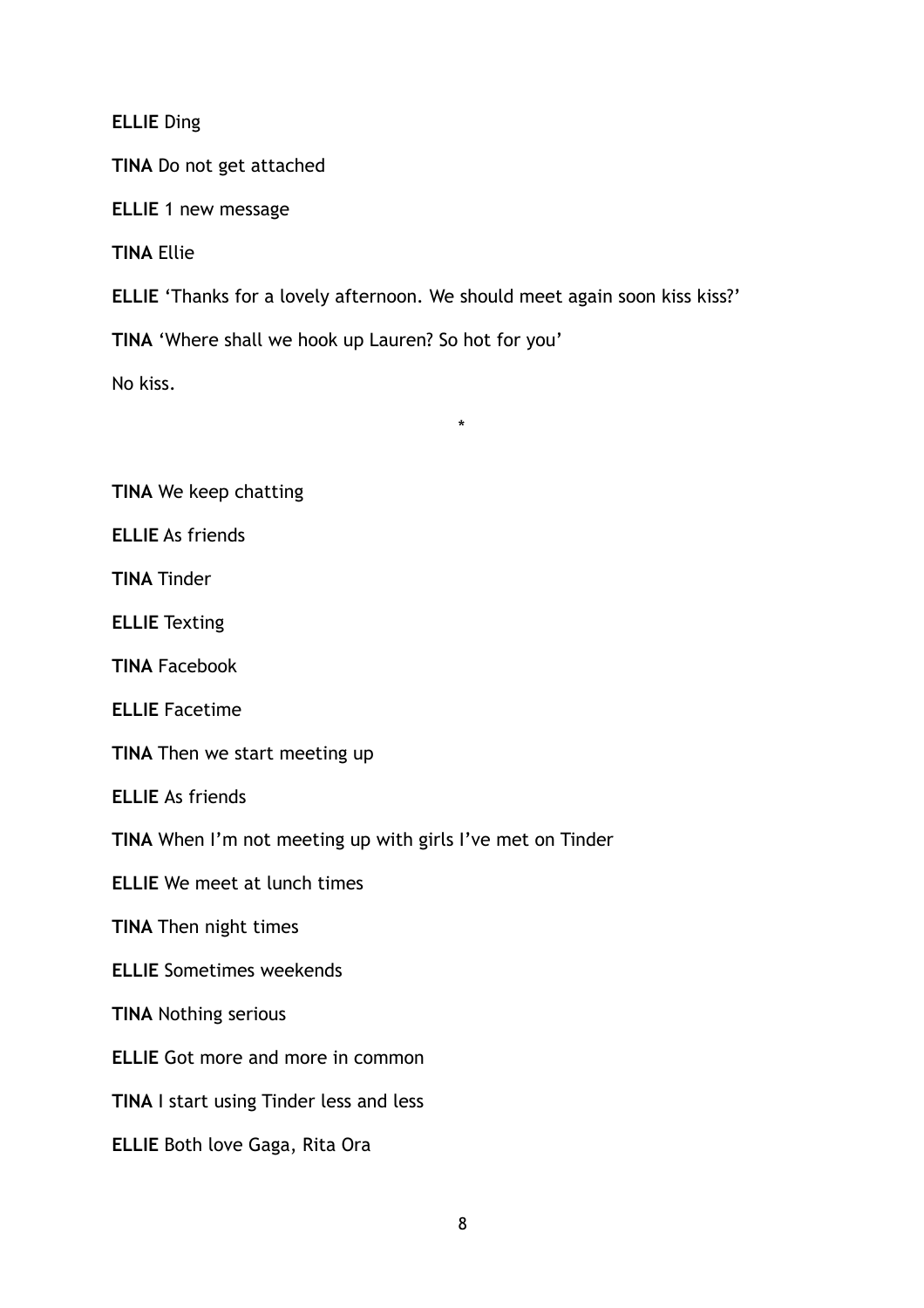**TINA** But only cos I'm busier

**ELLIE** Orange Is The New Black

**TINA** With college

**ELLIE** Both love Wagamama's

**TINA** With… Ellie

**ELLIE** We go, to Wagamama's

**TINA** As friends

**ELLIE** Tells me about Dad

**TINA** She tells me about Mum

**ELLIE** Tells me everything that happened with her ex

**TINA** Tells me everything that happened with her ex

**ELLIE** How she hasn't been able to trust anyone since

**TINA** How she doesn't trust herself not to cheat cos she's kinda hooked on hook ups

**ELLIE** But how with me she feels

**TINA** With me she feels like

**ELLIE** And then one night we kinda

**TINA** Yep

**ELLIE** You know?

**TINA** As… friends?

**ELLIE** And the sex is **TINA** Different

**ELLIE** Great

**TINA** Cos it

**ELLIE** It feels like it

**BOTH** Means, something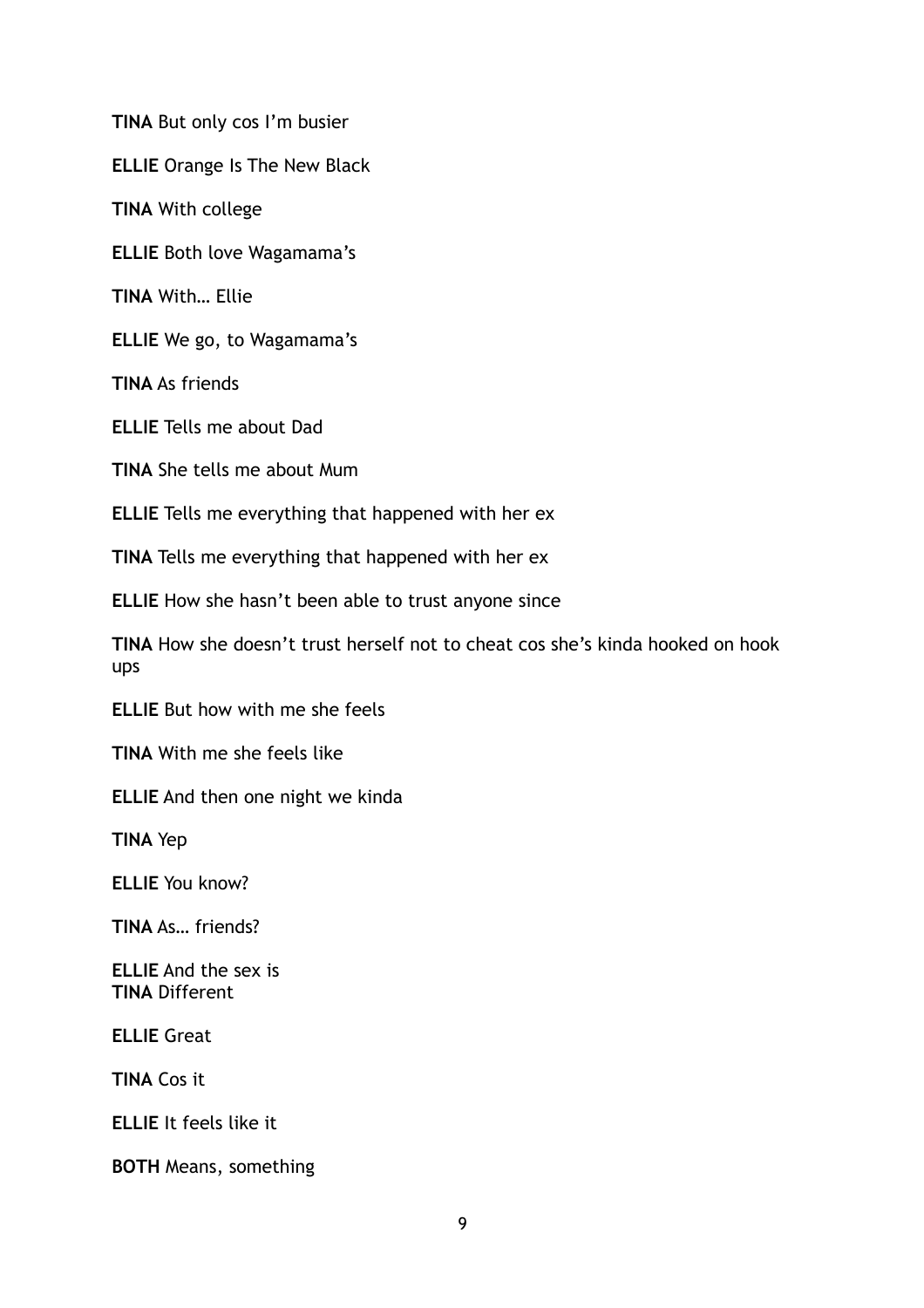**TINA** And it feels like it means something more

**ELLIE** Every time we do it

**TINA** First person I've done it with more than once since

**ELLIE** Since

**TINA** But I'm not getting attached

**ELLIE** Cos she'll fuck me over

**TINA** I'll fuck her over

**ELLIE** So the question is

**BOTH** What do we do now?

**ELLIE** Cos I kinda wanna be more than

**TINA** Than friends with benefits so

**ELLIE** Think we kinda need to talk

**TINA** But I don't know what to say to her

**ELLIE** So we end up saying nothing

**TINA** And when we see each other we both sense we're so desperate to say something other than the shit we're saying

**ELLIE** But we're too scared to say something other than the shit we're saying

**TINA** And so the time we have together becomes shit

**ELLIE** And suddenly we're seeing less and less of each other

**TINA** And I'm starting to use Tinder more and more

**ELLIE** But whenever I hook up with anyone else

**TINA** Josie with her Myra Hindley eyes

**ELLIE** Canesten Claire

**BOTH** I keep wishing they were her...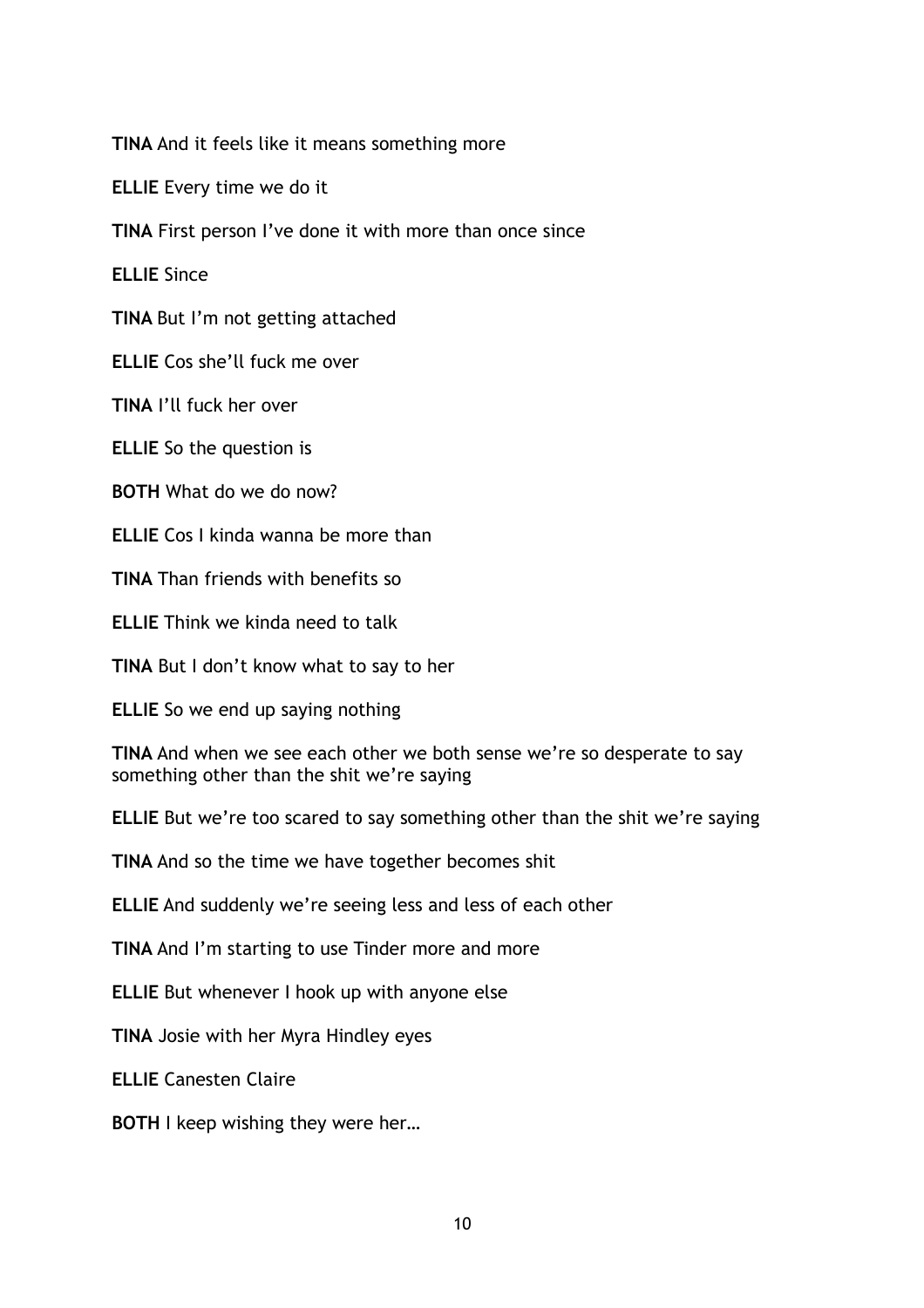**ELLIE** I can't stand it so I text her, Facebook message her, Facetime her but she ignores me

**TINA** Easier to ignore this than to acknowledge this, risk getting hurt again

**ELLIE** This is hurting

**TINA** But this is hurting

**BOTH** This is hurting more than it did with

**ELLIE** I keep trying to contact her

**TINA** I keep playing around

**ELLIE** But can I try forever?

**TINA** Can I play around forever?

**ELLIE** I vowed I wouldn't put myself in a position where I might get hurt again

**TINA** Maybe I *won't* get hurt again

**ELLIE** They're all the same

**TINA** Maybe she's not the same

**ELLIE** Fuck her

**TINA** Fuck it

**ELLIE** Fuck her?

**TINA** Fuck you Danni

**ELLIE** Do I forget her?

**TINA** Forget her **ELLIE** Move on?

**TINA** I've got to move on

**ELLIE** Gotta start again

**TINA** Can't keep letting her fuck up my life

**ELLIE** I've gotta just

**TINA** Just